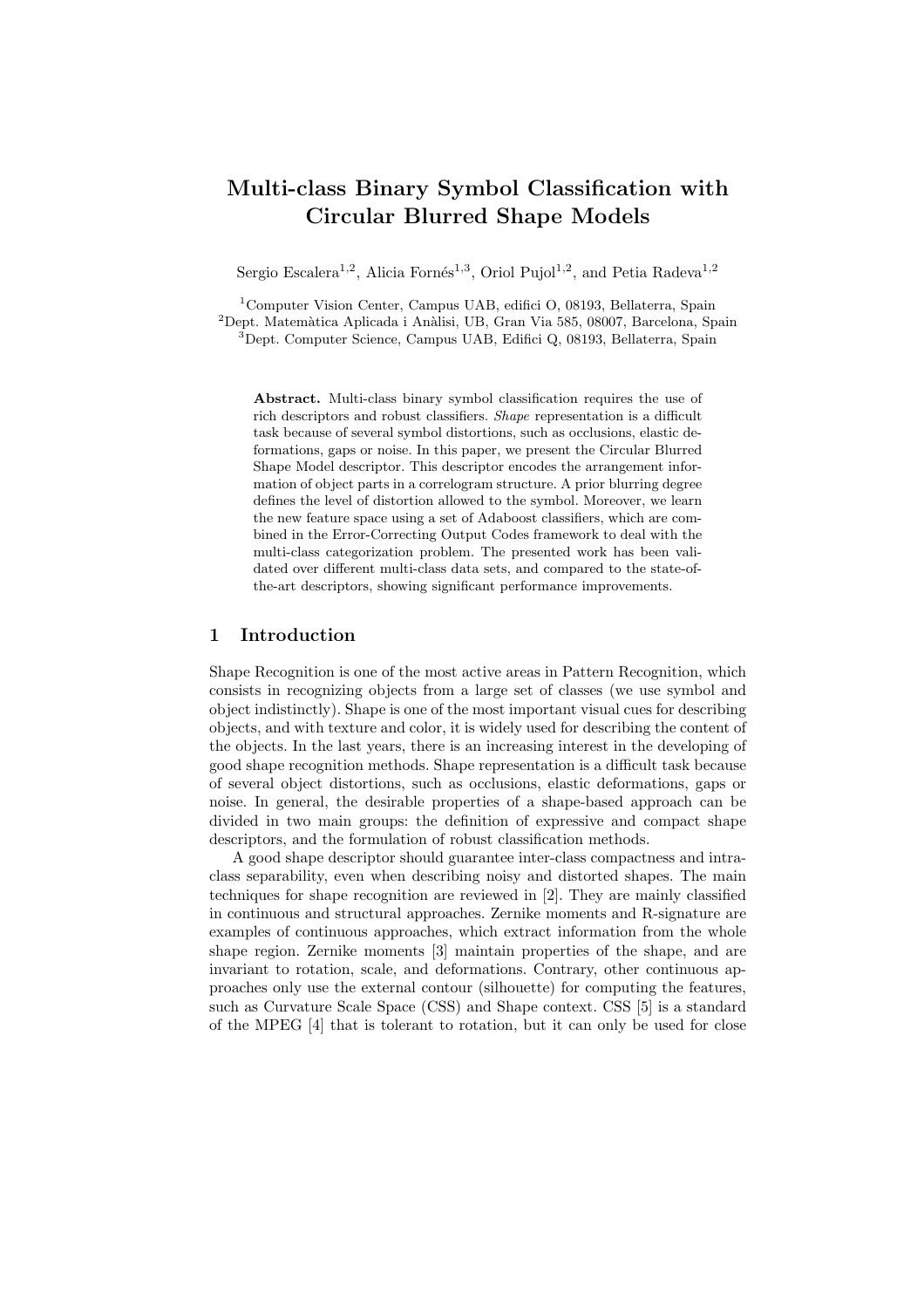curves. Shape Context can work with non-closed curves, and has good performance in hand drawn symbols, because it is tolerant to deformations, but it requires point-to-point alignment of the symbols [6].

Concerning structural approaches, straight lines and arcs are usually the basic primitives. Strings, graphs or trees represent the relations between these primitives. The similarity measure is performed by string, tree or graph matching. Attributed graph grammars, Deformable models and Region Adjacency Graphs are a few examples of structural approaches. Attributed graph grammars [7] can cope with partially occluded symbols, while Region Adjacency Graphs [8] reach good performance in front of distortions in hand drawn documents.

Due to the large different kinds of problems in shape recognition applications, a shape descriptor usually reaches good performance in some aspects, but fails in others. In fact, some object descriptors, robust to some affine transformations and occlusions in some type of objects, are not enough effective in front of elastic deformations. For this reason, the research of a descriptor that can cope with elastic deformations and non-uniform distortions is still required. In the work of [11], the blurred shape model was presented. It is a descriptor that can deal with elastic deformations, variations in object styles and blurring, but it is sensible to rotations. In this paper, we present an evolution of the blurred shape model descriptor, which not only copes with distortions and noise, but also is rotationally invariant. The Circular Blurred Shape Model (CBSM) codifies the spatial arrangement of object characteristics using a correlogram structure. Based on a prior blurring degree, object characteristics are shared among correlogram regions. By rotating the correlogram so that the major descriptor densities are aligned to the x-axis, the descriptor becomes rotationally invariant.

Referring the categorization of object classes, many classification techniques have been developed. One of the most well-known techniques is the Adaboost algorithm, which has been shown to be good for feature selection, and it has shown to achieve high performance when applied to binary categorization tasks [9]. Afterwards, the extension to the multi-class case is usually solved by combining the binary classifiers in a voting scheme, such as one-versus-one or one-versus-all grouping schemes. Dietterich et. al. [10] proposed the Error Correcting Output Codes framework (ECOC) to benefit from error correction properties, obtaining successful results [15]. In this paper, we learn the CBSM features using Adaboost, and then, combine the binary problems in an ECOC configuration, which extends the system to deal with multi-class categorization problems. The comparison with the state-of-the-art descriptors and the high performance classifying multi-class problems with several categories show the robustness and better performance of the present methodology.

The paper is organized as follows: Section 2 describes the rotationally invariant Circular Blurred Shape Model descriptor. Section 3 describes the system of Error-Correcting Output Codes that uses the CBSM system to solve multi-class categorization problems. Section 4 presents the experimental evaluation of the methodology, and finally, Section 5 concludes the paper.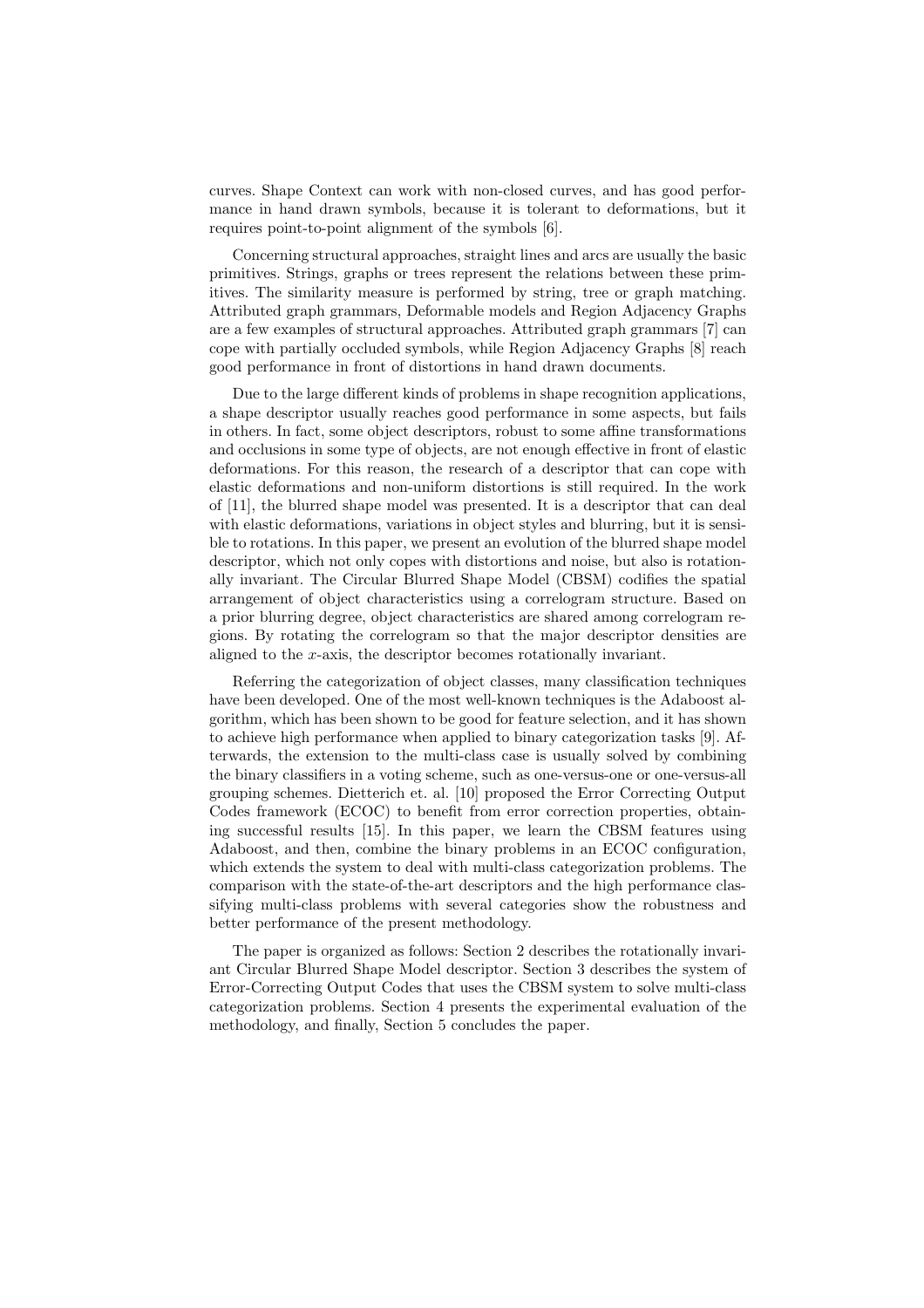#### 2 Circular Blurred Shape Model

In order to describe an object that can suffer from irregular deformations, the authors of [11] proposed a description strategy in which spatial arrangement of object parts is captured in a rectangular grid. Contiguous regions share information about the containing object points, and thus, the descriptor is tolerant to irregular deformations. The descriptor has shown to be suitable for the multi-class categorization of aligned symbols, outperforming state-of-the-art strategies [11].

In this section, we present a circular formulation of the Blurred Shape Model descriptor (CBSM). By defining a correlogram structure from the center of the object region, spatial arrangement of object parts is shared among regions defined by circles and sections. The method also allows a rotationally invariant description, rotating the correlogram by the predominant region densities. We divide the description of the algorithm into three main steps: the definition of the correlogram parameters, the descriptor computation, and the rotationally invariant procedure. We also include a fourth step to extend the CBSM methodology to solve symbol spotting problems.

**Correlogram definition:** Given a number of circles  $C$ , number of sections S, and an image region I, a centered correlogram  $B = \{b_{\{1,1\}},..,b_{\{C,S\}}\}\$ is defined as a radial distribution of sub-regions of the image, as shown in Figure  $1(a)$ and (b). Each region  $b$  has centroid coordinates defined by  $b^*$ . Then, the regions around  $b$  are defined as the neighbors of  $b$ . Note that depending of the spatial location of the analyzed region, different number of neighbors can be defined (Fig. 1(c)).

Descriptor computation: In order to compute the descriptor, first, a preprocess of the input region  $I$  to obtain the shape features is required. Working with document images, relevant *shape* information can be obtained by means of a contour map. However, based on the object properties, we can define another initial properties. In this paper, we use a Canny edge detector procedure.

Given the object contour map, each point from the image belonging to a contour is taken into account in the description process (Fig.  $1(d)$ ). First of all, the distances from the contour point  $x$  to the centroids of its corresponding region and neighbor regions are computed. The inverse of these distances are computed and normalized by the sum of total distances. These values are then added to the corresponding positions of the descriptor vector  $\nu$ , including higher values to that positions corresponding to the nearest regions to  $\bf{x}$  (Figure 1(e) bottom). This makes the description tolerant to irregular deformations.

At this point we have a description  $\nu$  for an input image I, where the length of  $\nu$ , defined by parameters C and S, defines the degree of spatial information taken into account in the description process. In Figure 2, a bat instance from the public MPEG7 data set [1] is described with different  $C \times S$  correlogram sizes. In the way that we increase the number of regions, the description becomes more local. Thus, an optimal parameters of C and S should be obtained for each particular problem (i.e. via cross-validation).

Rotationally invariant descriptor: In order to make the description rotationally invariant, we look for the main diagonal  $G_i$  of correlogram B with the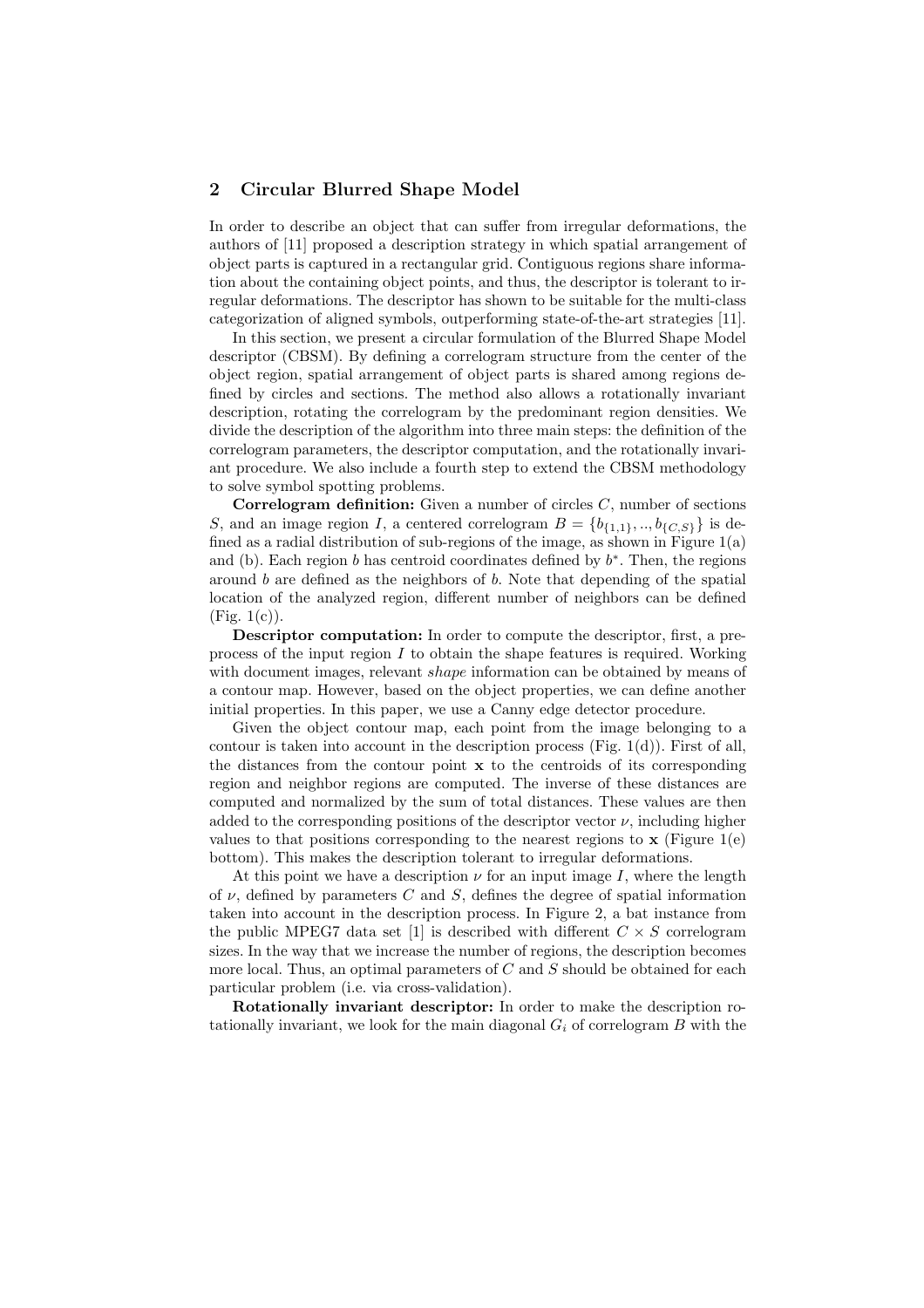highest density. This diagonal is then the reference to rotate the descriptor. The orientation of the rotationally process, so that  $G_i$  is aligned with the x-axis, is that corresponding to the highest description density at both sides of  $G_i$ . This procedure is detailed in Algorithm 2. A visual result of the rotationally invariant process can be observed in Figure 2.

#### Algorithm 1 Circular Blurred Shape Model Description Algorithm.

**Require:** a binary image I, the number of circles  $C$ , and the number of sections  $S$ **Ensure:** descriptor vector  $\nu$ 

**Define**  $d = R/C$  and  $q = 360/S$ , where R is the radius of the correlogram, as the distance between consecutive circles and the degrees between consecutive sectors, respectively (Figure 1(a)).

**Define**  $B = \{b_{\{1,1\}},...,b_{\{C,S\}}\}$  as the set of bins for the circular description of I, where  $b_{c,s}$  is the bin of B between distance  $[(c - 1)d, cd)$  with respect to the origin of coordinates o, and between angles  $[(s-1)g, sg)$  to the origin of coordinates *o* and *x*-axis (Figure 1(b)).<br>**Define**  $b_{\{c,s\}}^* = (d \sin \alpha, d \cos \alpha)$ , the centroid coordinates of bin  $b_{\{c,s\}}$ , where  $\alpha$  is the angle

between the centroid and the x-axis, and  $B^* = \{b_{\{1,1\}}^*,..,b_{\{C,S\}}^*\}$  the set of centroids in B  $(Figure 1(e)).$ 

 $\overline{\text{Define}} \ X_{b_{\{c,s\}}}$  $= \{b_1, ..., b_{cs}\}\$ as the sorted set of the elements in  $B^*$  so that  $d(b_{\{c,s\}}^*,b_i^*) \leq d(b_{\{c,s\}}^*,b_j^*), i < j.$ 

**Define**  $N(b_{\{c,s\}})$  as the neighbor regions of  $b_{\{c,s\}}$ , defined by the initial elements of  $X_{b_{\{c,s\}}}$ :

$$
N(b_{\{c,s\}}) = \begin{cases} X', |X'| = S + 3 \text{ if } b_{\{c,s\}} \in IN \\ X', |X'| = 9 \text{ if } b_{\{c,s\}} \in MI \\ X', |X'| = 6 \text{ if } b_{\{c,s\}} \in EX \end{cases}
$$

being  $X'$  the first elements of X, and IN, MI, and EX, the inner, middle, and extern regions of B, respectively (Figure 1(c)). Note that different number of neighbor regions appears depending of the location of the region in the correlogram. We consider the own region as the first neighbor.

**Initialize**  $\nu_i = 0$ ,  $i \in [1, ..., CS]$ , where the order of indexes in  $\nu$  are:<br>  $\nu = \{b_{\{1,1\}},..., b_{\{1,S\}}, b_{\{2,1\}},..., b_{\{2,S\}},..., b_{\{C,1\}},..., b_{\{C,S\}}\}$ <br>
for each point  $\mathbf{x} \in I$ ,  $I(\mathbf{x}) = 1$  (Figure 1(d)) do<br>
for each  $b_{\{i,j\}} \in N$  $d_{\{i,j\}} = d(\mathbf{x}, b_{\{i,j\}}) = ||\mathbf{x} - b_{\{i,j\}}^*||^2$ end for Update the probabilities vector  $\nu$  positions as follows (Figure 1(f)):  $\nu(b_{\{i,j\}}) = \nu(b_{\{i,j\}}) + \frac{1/d_{\{i,j\}}}{D_{\{i,j\}}}, D_{\{i,j\}} = \sum$  $b_{\{m,n\}} \in N(b_{\{i,j\}})$   $\frac{1}{||\mathbf{x}-b_{\{m,n\}}^*||^2}$ end for Normalize the vector  $\nu$  as follows:<br>  $d' = \sum_{i=1}^{CS} \nu_i, \, \nu_i = \frac{\nu_i}{d'} , \forall i \in [1, ..., CS]$ 

#### 3 Multi-class Categorization

Error Correcting Output Codes are a meta-learning strategy that divides the multi-class problem is a set of binary problems, solves them individually and aggregates their responses into a final decision. ECOC classifiers combination have been shown to have interesting properties in statistical learning, reducing both the bias and variance of the base classifiers [12].

The ECOC meta-learning algorithm [13] consists in two steps: in the learning step, an ECOC encoding matrix is constructed in order to define the combination of the M binary classifiers. In the decoding step, the new sample  $x$  is classified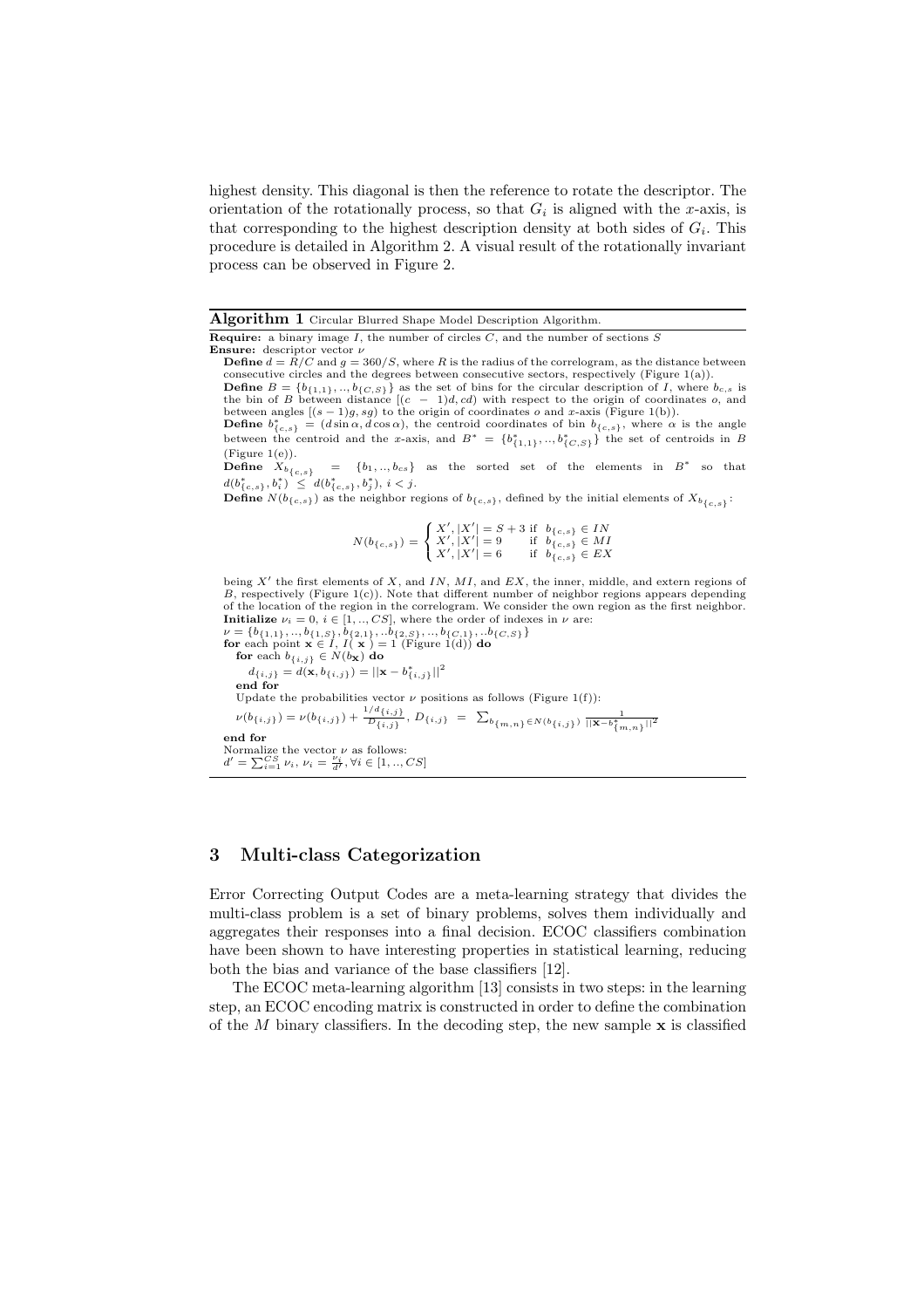# Algorithm 2 Rotationally invariant  $\nu$  description.

Require:  $\nu$ , *S*, *C* **Ensure:** Rotationally invariant descriptor vector  $\nu^{ROT}$ **Define**  $G = \{G_1, ..., G_{S/2}\}$  the  $S/2$  diagonals of  $B$ , where  $G_i = \{ \nu(b_{\{1,i\}}),..,\nu(b_{\{C,i\}}),..,\nu(b_{\{1,i+S/2\}}),..,\nu(b_{\{C,i+S/2\}}) \}$ Select  $G_i$  so that  $\sum_{j=1}^{2C} G_i(j) \geq \sum_{j=1}^{2C} G_k(j)$ ,  $\forall k \in [1, ..., S/2]$ **Define**  $L_G$  and  $R_G$  as the left and right areas of the selected  $G_i$  as follows: **Define**  $L_G$  and  $R_G$  as the left and right areas of the selected  $L_G = \sum_{j,k} \nu(b_{\{j,k\}}), j \in [1, ..., C], k \in [i + 1, ..., i + S/2 - 1]$  $L_G = \sum_{j,k} \nu(0_{\{j,k\}}, j \in [1, ..., C], \kappa \in [i+1, ..., i+ S/2-1],$ <br>  $R_G = \sum_{j,k} \nu(b_{\{j,k\}}), j \in [1, ..., C], k \in [i + S/2+1, ..., i + S-1],$ if  $L_G > R_G$  then B is rotated  $k = i + S/2 - 1$  positions to the left:  $\nu^{ROT} = {\nu(b_{\{1,k+1\}}),..,\nu(b_{\{1,S\}}),\nu(b_{\{1,1\}}),..,\nu(b_{\{1,k\}}),..,}$  $, ..., \nu(b_{\{C, k+1\}}), ..., \nu(b_{\{C,S\}}), \nu(b_{\{C,1\}}), ..., \nu(b_{\{C,k\}})\}$ else B is rotated  $k = i - 1$  positions to the right:  $\nu^{ROT} = {\nu(b_{\{1,S\}}),..,\nu(b_{\{1,S-k+1\}}),\nu(b_{\{1,1\}}),..,\nu(b_{\{1,S-k\}}),..,}$  $, ..., \nu(b_{\{C,S\}}), ..., \nu(b_{\{C,S-k+1\}}), \nu(b_{\{C,1\}}), ..., \nu(b_{\{C,S-k\}})$ end if

according to the set of M binary classifiers. The decoding algorithm finds the most suitable class label for the test sample using the output of this binary set of classifiers. Thus, given a set of N training samples  $\mathbf{X} = {\mathbf{x}_1, \dots, \mathbf{x}_N}$ , where each  $\mathbf{x}_i$  belongs to the class  $C_i \in \{C_1, \ldots, C_K\}$ , an ECOC encoding consists on constructing  $M$  binary problems using the original  $K$  classes. Each binary problem splits two meta-classes, and values +1 and -1 are assigned to each class belonging to the first or second meta-classes, respectively. If a class does not belong to any meta-class, the membership value is set to 0. This creates a  $K \times M$ matrix T. When a new sample must be classified, the outputs of the classifiers trained on each binary problem (columns of the matrix  $\mathbf{T}$ ) are used to construct the codeword that is compared with each row of the matrix T. The class codeword with the minimum distance is selected as the classifier output. The ECOC scheme allows to represent in a common framework well-known strategies such as one-versus-all or all-pairs, as well as more sophisticated problem dependent encodings, namely discriminant ECOC [14] or sub-class ECOC [15], without a significant increment of the codeword length. Literature shows that one of the most straightforward and well-performing approach disregarding of the properties of the particular base learner is the one-versus-one strategy.

The final part of the ECOC process is based on defining a suitable distance for comparing the output of the classifiers with the base codewords. The authors of [17] have recently shown that weighted decoding achieves the minimum error with respect to most of the state-of-the-art decoding measures. The weighted decoding strategy decomposes the decoding step of the ECOC technique in two parts: a weighting factor for each code position and any general decoding strategy. In [17] the authors show that for a decoding strategy to be successful, two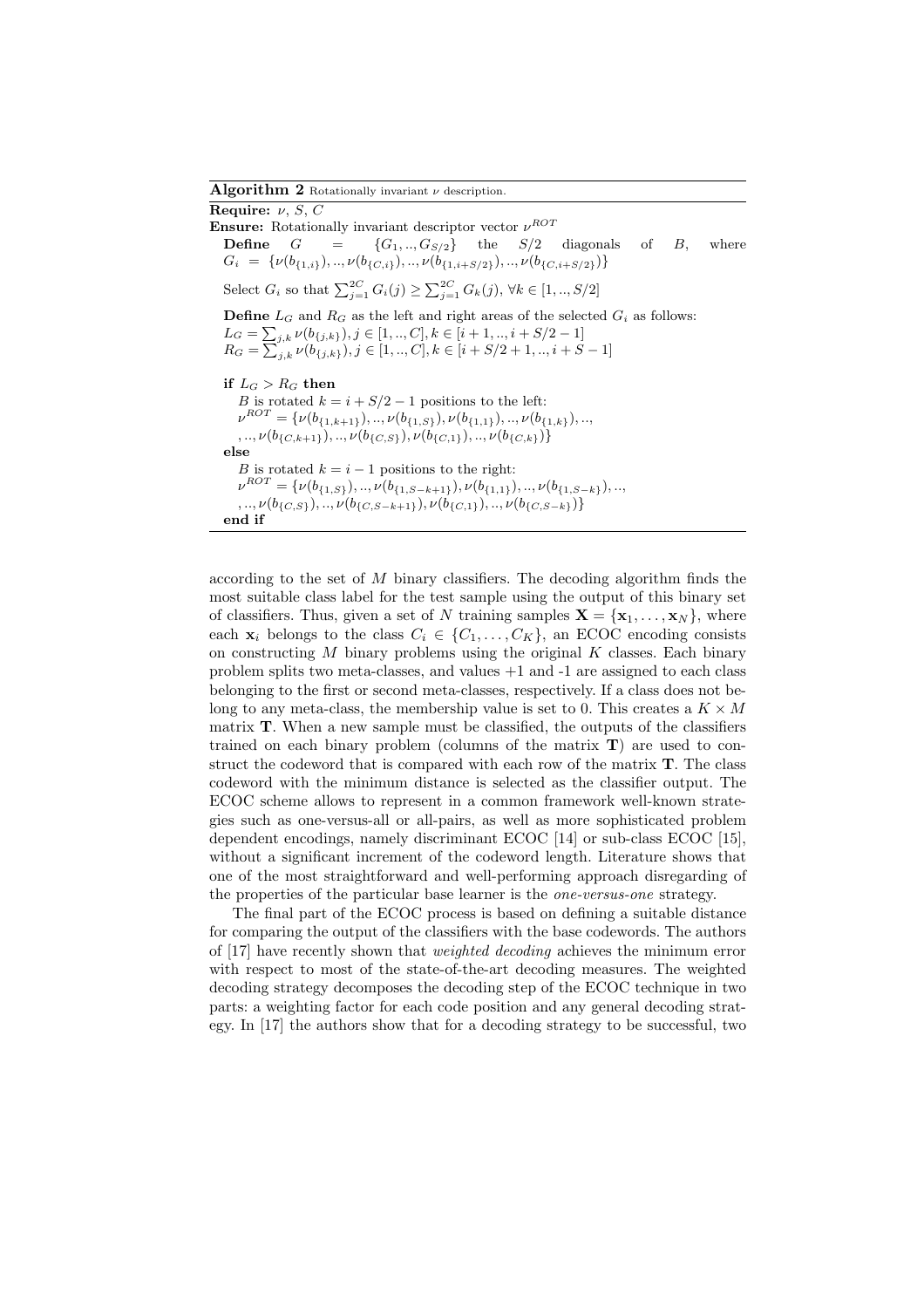

**Fig. 1.** (a) CBSM correlogram parameters, (b) regions distribution, (c) region neighbors, (d) object point analysis, (e) region centroid definition, and (f) descriptor vector update after point analysis.



Fig. 2. Examples of image descriptions at different sizes for two object instances.

conditions must be fulfilled: the bias induced by the zero symbol should be zero and the dynamic range of the decoding strategy must be constant for all the codewords. The complete decoding strategy weights the contribution of the decoding at each position of the codeword by the elements of  $W$  that ensures that both conditions are fulfilled. As such, the final decoding strategy is defined as  $d(y,T(i, \cdot)) = \sum_{j=1}^{M} W(i,j) \cdot \mathcal{L}(T(i,j) \cdot h_j(x))$ , where,

$$
w(i,j) = \begin{cases} r_i(S, T(\cdot, j), T(i, j)) & T(i, j) \neq 0\\ 0 & otherwise \end{cases}
$$
(1)

and  $\sum_{j=1}^{M} W(i, j) = 1, \forall i \in \{1 \dots K\}$ . We define the meta-class relative accuracy  $(r\text{-value})$  of class k on the set S given the following definition,

$$
r_k(S, \rho, i) = \frac{\text{\#elements of class } k \text{ classified as meta-class } i \text{ in the set } S}{\text{\#elements belonging to class } k \text{ in the set } S}
$$
 (2)

where  $\rho$  defines which classes belong to which meta-class.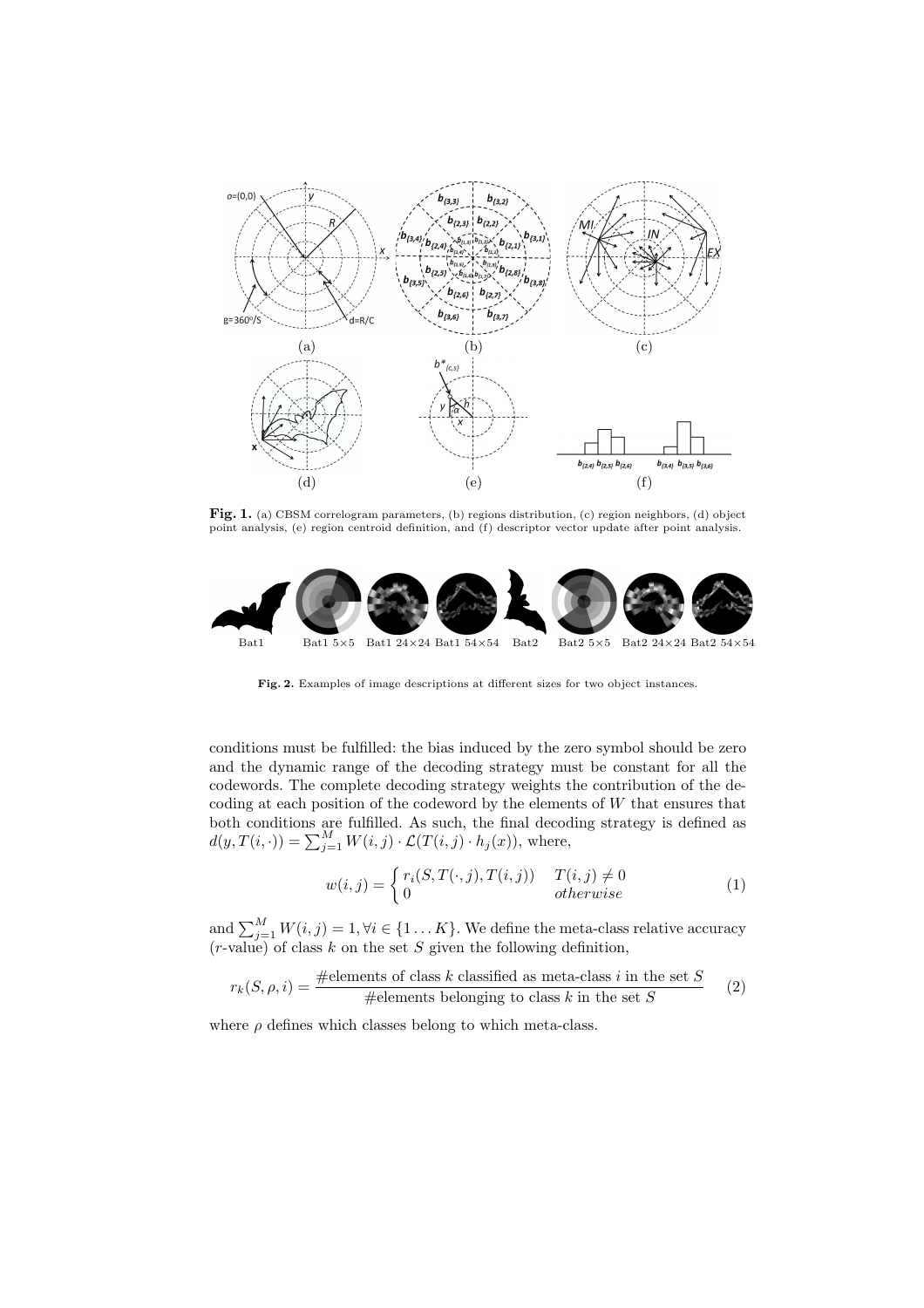The second part of the weighting decoding lies in a base decoding strategy. In this article, we chose to use Linear Loss-based decoding as base strategy decoding. Linear Loss-based decoding was introduced by Allwein et al. [16] and is defined in the following way: given the input sample  $x$  and the binary code  $y$ result of applying all the dichotomizers  $(h_1, h_2, \ldots, h_M)$  to the input test sample, the decoding value is defined as follows,

$$
d(y, T(i, \cdot)) = \sum_{j=1}^{M} \mathcal{L}(T(i, j) \cdot h_j(x))
$$

where  $T(i, \cdot)$  denotes the codeword for class i,  $h_i(x)$  is the prediction value for dichotomizer j, and  $\mathcal L$  is a loss function that represents the penalty due to the miss-classification (we use  $\mathcal{L}(\rho) = -\rho$ ).

# 4 Experimental evaluation

In order to present the results, first, we discuss the data, methods, and validation of the experiments:

 $\bullet$  *Data*: To test the multi-class symbol recognition system, we used two multiclass data sets: the public 70-class MPEG7 repository data set [1], which contains a high number of classes with different appearance of symbols from a same class, including rotation. And secondly, a 17-class data set of grey-level symbols, which contains the common distortions from real-environments, such as illumination changes, partial occlusions, or changes in the point of view.

• *Methods*: The methods used in the comparative are: SIFT [18], Zoning, Zernique, and CSS curvature descriptors from the standard MPEG [3] [19] [20]. The details of the descriptors used for the comparatives are the followings: the optimum grid size of the CBSM descriptors is estimated applying cross-validation over the training set using a  $10\%$  of the samples to validate the different sizes of  $S = \{8, 12, 16, 20, 24, 28, 32\}$  and  $C\{8, 12, 16, 20, 24, 28, 32\}$ . For a fair comparison among descriptors, the Zoning and BSM descriptors are set to the same number of regions than the CBSM descriptor. Concerning the Zernique technique, 7 moments are used. The length of the curve for the CSS descriptor is normalized to 200, where the  $\sigma$  parameter takes an initial value of 1 and increases by 1 unit at each step. The descriptors are trained using 50 runs of Gentle Adaboost with decision stumps [9], and the one-versus-one ECOC design [16] with the Loss-Weighted decoding [17]. In order to show the benefits of the ECOC design, we also compare with a 3-Nearest Neighbor classifier.

• *Validation*: The classification score is computed by a stratified ten-fold cross-validation, testing for the 95% of the confidence interval with a two-tailed t-test.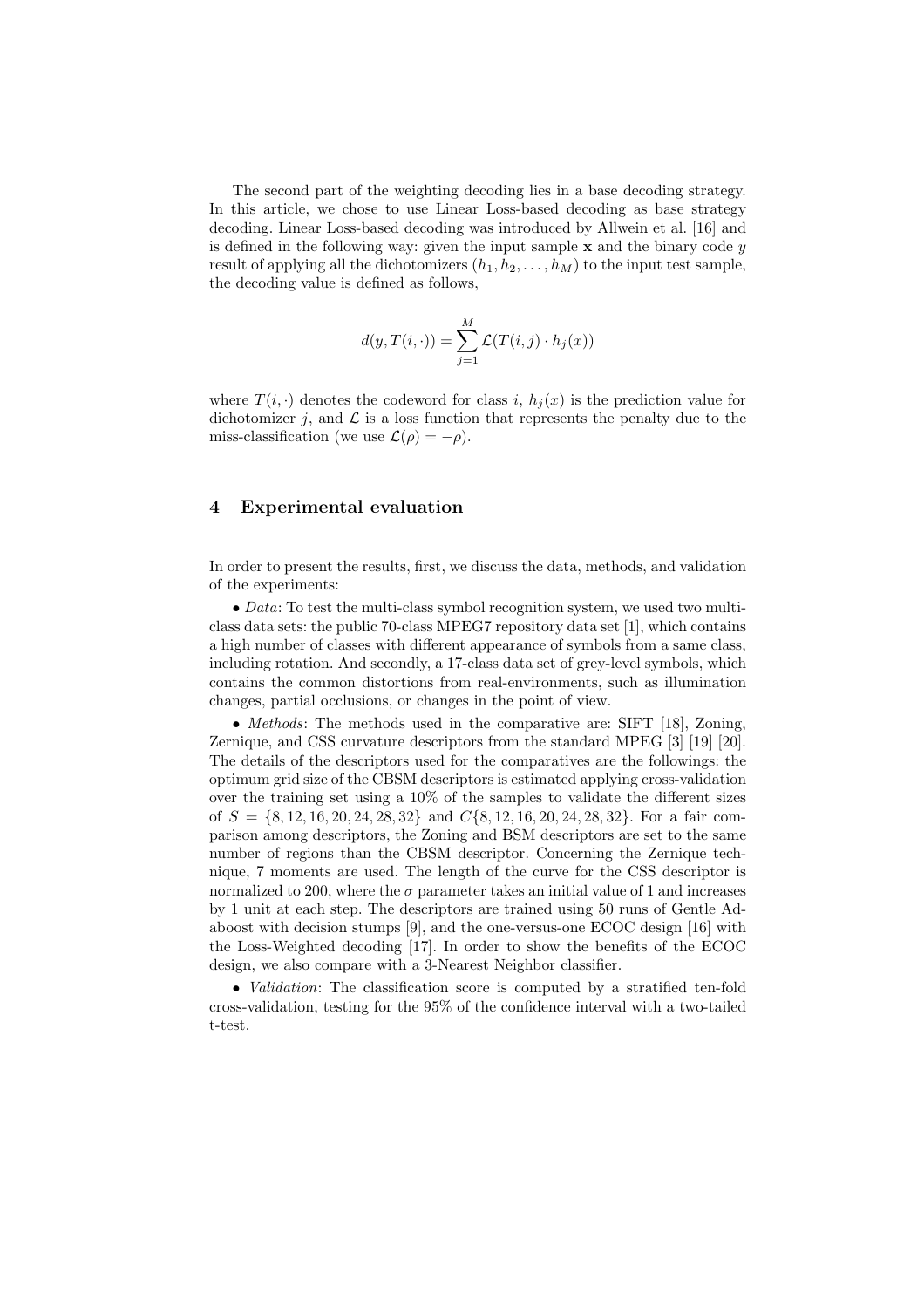#### 4.1 MPEG7 Classification

In this experiment, we used the 70 object categories from the public MPEG7 binary object data set [1] to compare the descriptors in a multi-class categorization problem. Some examples of this data set are shown in Figure 3(a).

The classification results and confidence interval after testing using a stratified ten-fold cross-validation with a 3-NN and the ECOC configuration are shown in Table 1. Note that the best performance is obtained by our CBSM descriptor with the one-versus-one ECOC design with Loss-Weighted decoding and with 3-NN, followed by the original BSM. Moreover, the ECOC configurations always obtain higher performance than classifying with a nearest neighbor classifier.

| Descriptor  | 3NN                                         | ECOC Adaboost            |
|-------------|---------------------------------------------|--------------------------|
| CBSM        | $\vert 71.84 \vert \overline{(6.73)} \vert$ | $\overline{80.36}(7.01)$ |
| <b>BSM</b>  | 65.79(8.03)                                 | 77.93(7.25)              |
| Zernique    | 43.64(7.66)                                 | 51.29(5.48)              |
| Zoning      | $\overline{58.64(10.97)}$                   | 65.50(6.64)              |
| <b>CSS</b>  | 37.01(10.76)                                | 44.54(7.11)              |
| <b>SIFT</b> | 29.14(5.68)                                 | 32.57(4.04)              |

Table 1. Classification accuracy and confidence interval on the 70 MPEG7 symbol categories for the different descriptors using 3-Nearest Neighbor and the one-versus-one ECOC scheme with Gentle Adaboost as the base classifier.

#### 4.2 Grey-scale symbol Classification

The second data set is composed by grey-level samples from 17 different classes, with a total of 550 samples acquired with a digital camera from real environments. The samples are taken so that there are high affine transformations, partial occlusions, background influence, and high illumination changes. Some examples of the 17 classes are shown in Fig. 3(b). The SIFT descriptor is a widely-used strategy for this type of images, obtaining very good results [18]. Hence, we compare the CBSM and SIFT descriptors in this experiment.

The performances and confidence intervals obtained in this experiment from a ten-fold cross-validation using the CBSM and SIFT descriptors in a oneversus-one ECOC scheme with Gentle Adaboost as the base classifier and Loss-Weighted decoding are shown in table 2. One can see that the result obtained by the CBSM descriptor adapted to grey-scale symbols significantly outperforms the result obtained by the SIFT descriptor. This difference is produced in this data set because of the high changes in the point of view of the symbols and the background influence, which significantly change the SIFT orientations.

#### 5 Conclusion

In this paper, we presented the Circular Blurred Shape Model descriptor. The new descriptor is suitable to describe and recognize symbols that can suffer from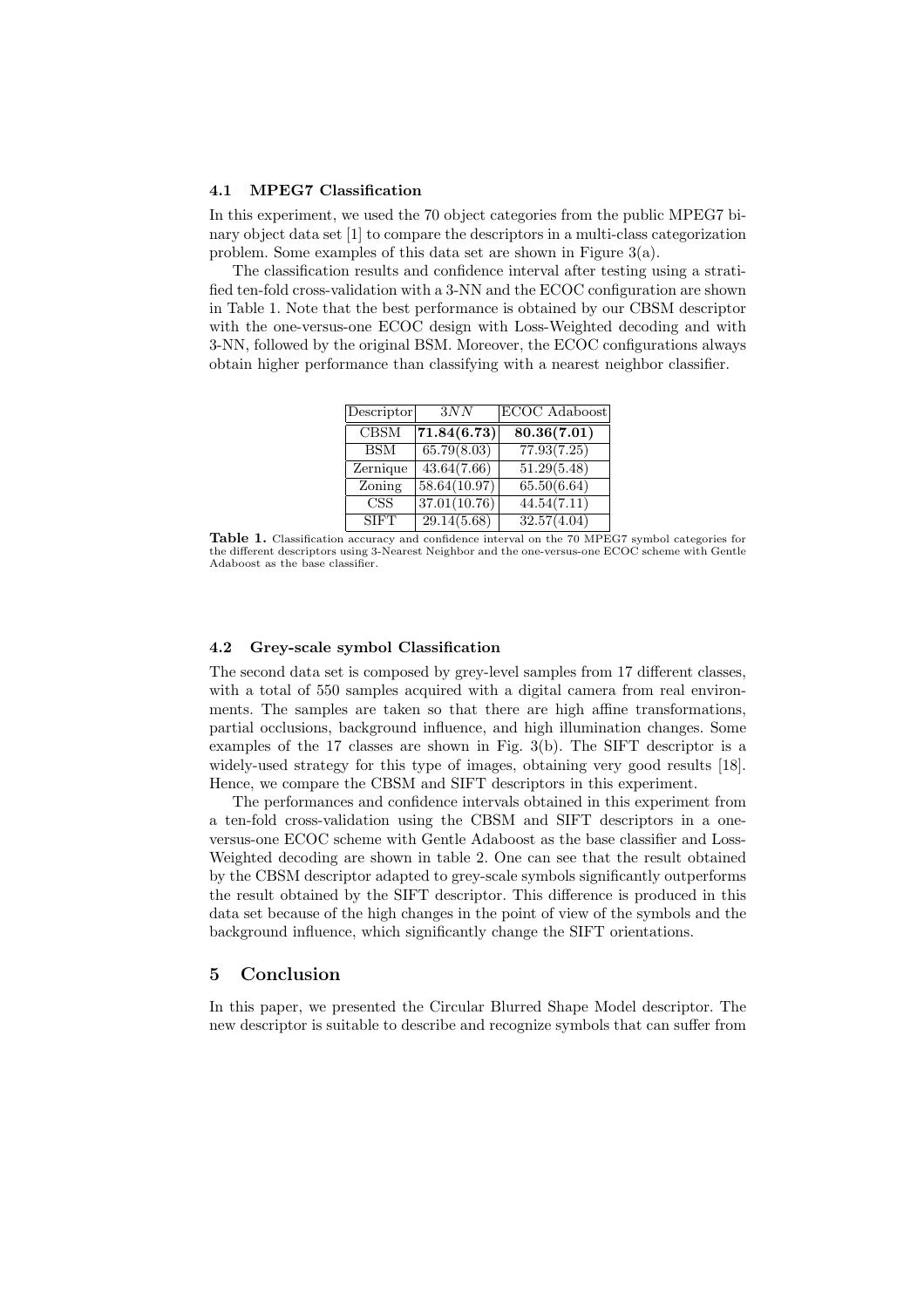

Fig. 3. (a) MPEG samples, and (b) Grey-scale symbol data set samples.

| 7.82(6.45)[62.12(9.08)] |  |
|-------------------------|--|

Table 2. Performance and confidence interval of the CBSM and SIFT descriptors on the grey-scale symbols data set using a one-versus-one Adaboost ECOC scheme.

several distortions, such as occlusions, rigid or elastic deformations, gaps or noise. The descriptor encodes the spatial arrangement of symbol characteristics using a correlogram structure. A prior blurring degree defines the level of degradation allowed to the symbol. Moreover, the descriptor correlogram is rotated guided by the major density so that it becomes rotationally invariant. The new symbol descriptions are learnt using Adaboost binary classifiers, and embedded in an Error-Correcting Output Codes framework to deal with multi-class categorization problems. The results over different multi-class categorization problems and comparing with the state-of-the-art descriptors show higher performance of the present methodology when classifying high number of symbol classes that suffer from irregular deformations.

## Acknowledgements

This work has been supported in part by projects TIN2006-15308-C02, TIN2006- 15694-C02-02, FIS PI061290, and CONSOLIDER-INGENIO CSD 2007-00018.

# References

- 1. MPEG7 Repository Database, http://www.cis.temple.edu/latecki/research.html"
- 2. D. Zhang and G Lu, "Review of shape representation and description techniques", Pattern Recognition, vol. 37, issue 1, pp. 1-19, 2004.
- 3. A. Khotanzad and YH Hong, "Invariant image recognition by Zernike moments", PAMI, vol. 12, issue 5, pp. 489-497, 1990.